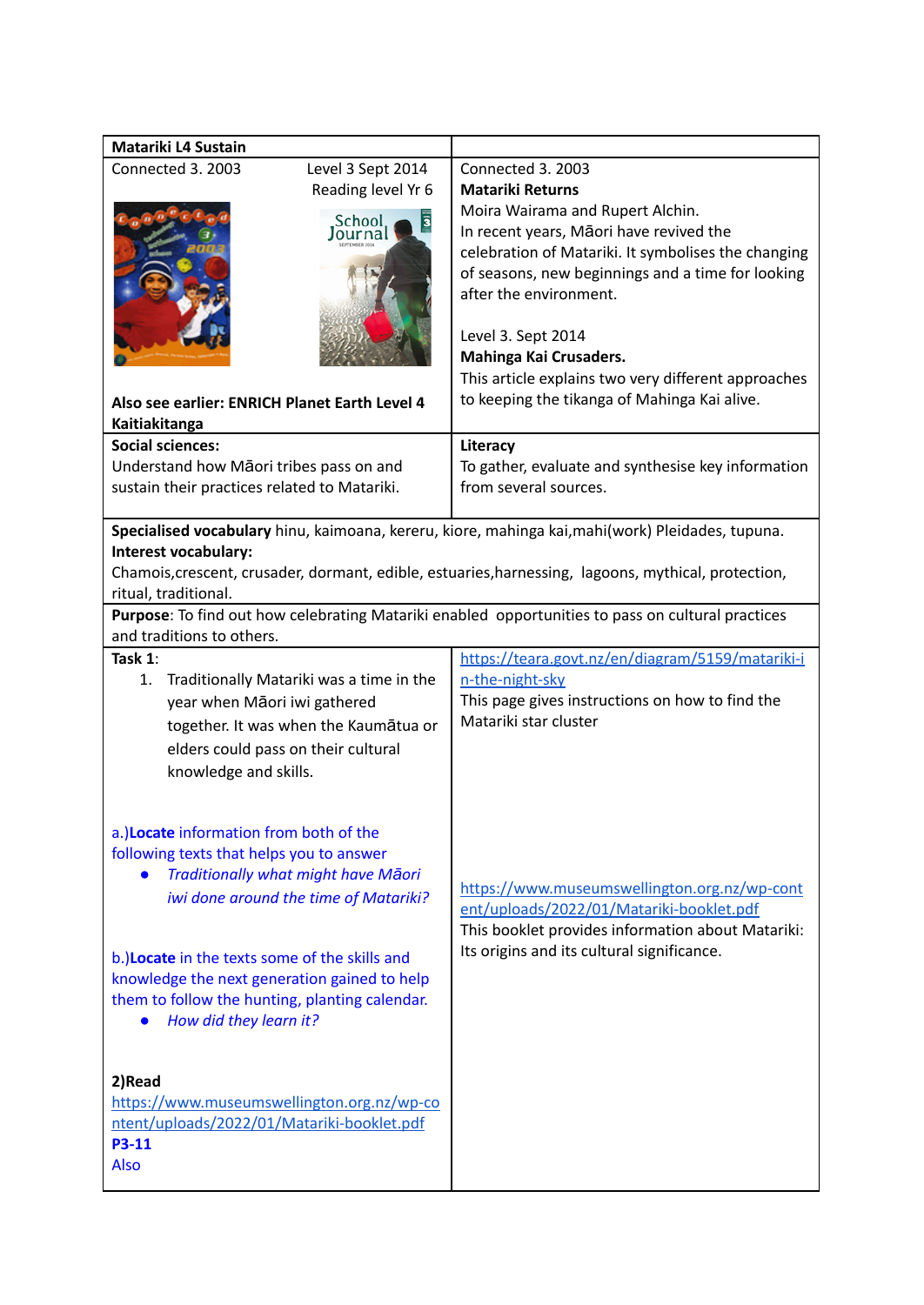| <b>Read:</b> Matariki Returns                                                        |                                                   |
|--------------------------------------------------------------------------------------|---------------------------------------------------|
| Connected. No. 3 2003.                                                               |                                                   |
|                                                                                      |                                                   |
|                                                                                      |                                                   |
| 3). Take notes by filling out information on a                                       |                                                   |
| paper bag or use a graphic organiser.                                                |                                                   |
|                                                                                      |                                                   |
| Write on the front of the bag phrases                                                |                                                   |
| and illustrations summarising what                                                   |                                                   |
| Māori iwi may have done during                                                       |                                                   |
| Matariki.                                                                            |                                                   |
|                                                                                      |                                                   |
|                                                                                      |                                                   |
| On the back how they learned                                                         |                                                   |
| knowledge from their elders.                                                         |                                                   |
|                                                                                      |                                                   |
|                                                                                      |                                                   |
| Place inside the bag your notes about                                                |                                                   |
| some of the new knowledge that may                                                   |                                                   |
| have been gained to help young Maori                                                 |                                                   |
| follow the hunting, planting calendar.                                               |                                                   |
|                                                                                      |                                                   |
|                                                                                      |                                                   |
| Write and present your own waiata or poem                                            |                                                   |
|                                                                                      |                                                   |
| about what knowledge you have gained about                                           |                                                   |
| Matariki traditions and knowledge.                                                   |                                                   |
|                                                                                      |                                                   |
| Purpose To find out additional ways that Maori learn about cultural practices today. |                                                   |
| Task 2:                                                                              |                                                   |
| 1) Think of a time when you haven't gone to the                                      | https://ngaitahu.iwi.nz/culture/mahinga-kai/      |
| supermarket or a shop to get food.                                                   | This excellent web series is produced by Ngai     |
| What food did you gather, hunt or                                                    | Tahu. It explains in eleven, 10 minute episodes   |
| catch? eg. fish, mushrooms, berries                                                  | some of their traditional practices in gathering, |
|                                                                                      | harvesting preserving and preparing food.         |
| apples                                                                               |                                                   |
| How did you prepare it to eat?                                                       |                                                   |
|                                                                                      |                                                   |
|                                                                                      |                                                   |
| 2. The following text discusses some of the Ngai                                     |                                                   |
| Tahu, traditional practices of food gathering                                        |                                                   |
| that are being kept alive today. It also provides                                    |                                                   |
| some information about how these practices                                           |                                                   |
| are being kept alive also.                                                           |                                                   |
|                                                                                      |                                                   |
|                                                                                      |                                                   |
|                                                                                      |                                                   |
| a) Read Mahinga Kai Crusaders: Level 3. Sept                                         |                                                   |
| 2014.                                                                                |                                                   |
| b) Discuss with a partner: How are people                                            |                                                   |
| learning about traditional practices today?                                          |                                                   |
|                                                                                      |                                                   |
| One way is through the internet.                                                     |                                                   |
| 3)a. View one of the web casts on Mahinga kai<br>from Ngāi Tahu.                     |                                                   |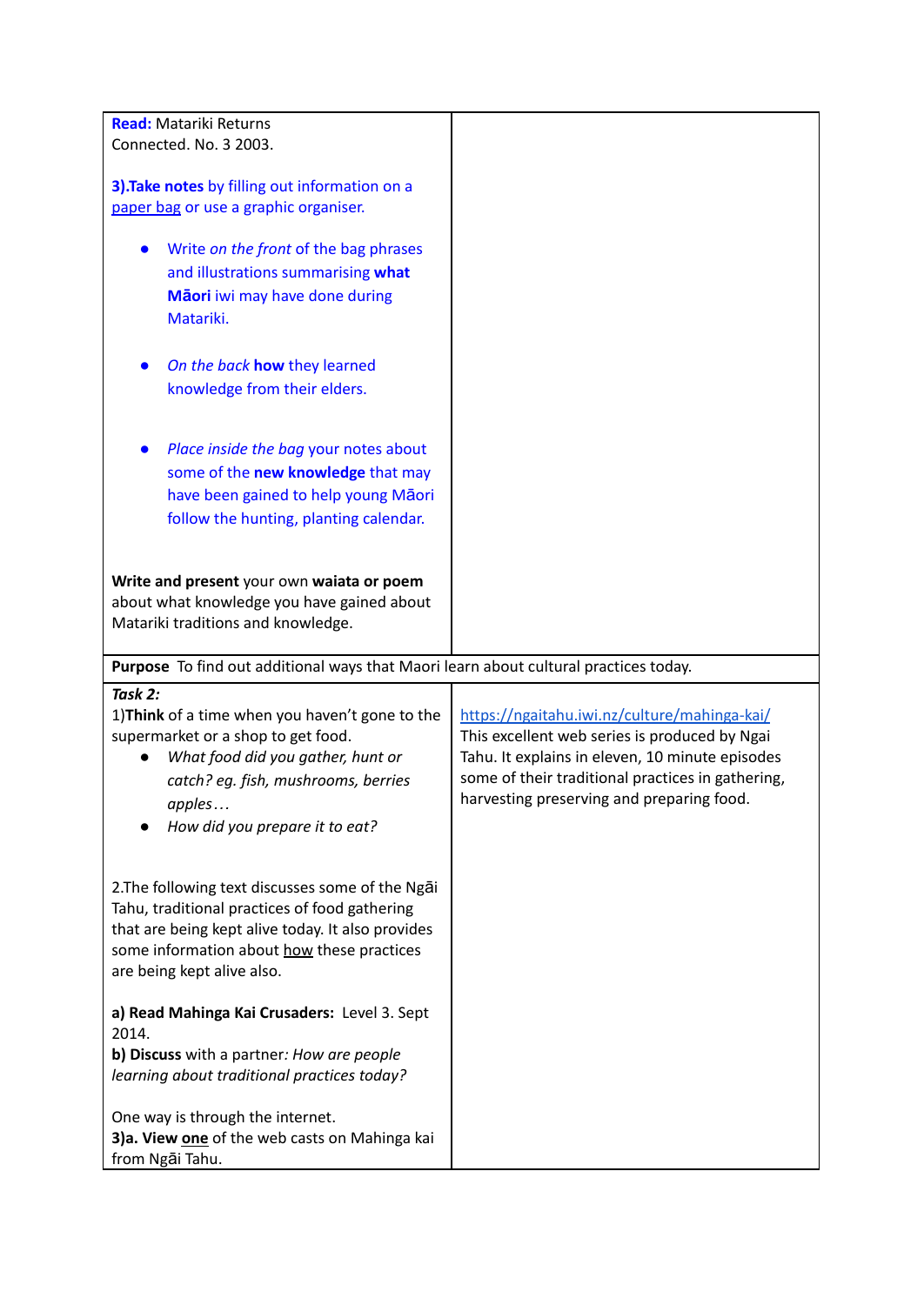| b)Take notes to build knowledge about food<br>gathering and processing on one of the<br>following<br>Eg:<br>Tī Kouka Episode 2<br>Pāua Episode 5<br>Pōhā Episode 9<br>c.) Show your understanding of how Maori pass                                                                                                                                                                                                                                                                                                                                 |                                                                                                                                                                                                                                                                                                                                                                                                                                      |
|-----------------------------------------------------------------------------------------------------------------------------------------------------------------------------------------------------------------------------------------------------------------------------------------------------------------------------------------------------------------------------------------------------------------------------------------------------------------------------------------------------------------------------------------------------|--------------------------------------------------------------------------------------------------------------------------------------------------------------------------------------------------------------------------------------------------------------------------------------------------------------------------------------------------------------------------------------------------------------------------------------|
| on cultural knowledge and practices by:<br>i)Creating an illustrated flow chart of a process<br>learned in one of the webcasts.                                                                                                                                                                                                                                                                                                                                                                                                                     |                                                                                                                                                                                                                                                                                                                                                                                                                                      |
| ii) Creating a power-point which discusses from<br>a young person's perspective, some of the<br>learning gained as a result of seeing one of the<br>webcasts and reading the text Mahinga Kai<br><b>Crusaders</b><br>Is gathering your own food a good<br>$\bullet$<br>thing to do? Would you do it? Why or<br>why not?<br>What are some of the modern day<br>issues faced by Maori as they gather<br>food traditionally?<br>What changes might be made to the<br>way we treat the environment to<br>ensure this way of life does not<br>disappear? |                                                                                                                                                                                                                                                                                                                                                                                                                                      |
| <b>Review:</b><br>How effective was I in achieving my literacy<br>goal?<br>What did I do well?<br>What do I still need to work on?                                                                                                                                                                                                                                                                                                                                                                                                                  | Was I able to take notes that helped me achieve<br>the task purpose?<br>Was I able to reflect on the information I read and<br>consider how it linked to other information and<br>ideas?<br>Was I able to locate similarities in ideas across<br>texts to reach a conclusion?<br>Did I use this conclusion to inform my thinking<br>and generate new information?<br>Was I able to draw on evidence to make<br>thoughtful judgments? |